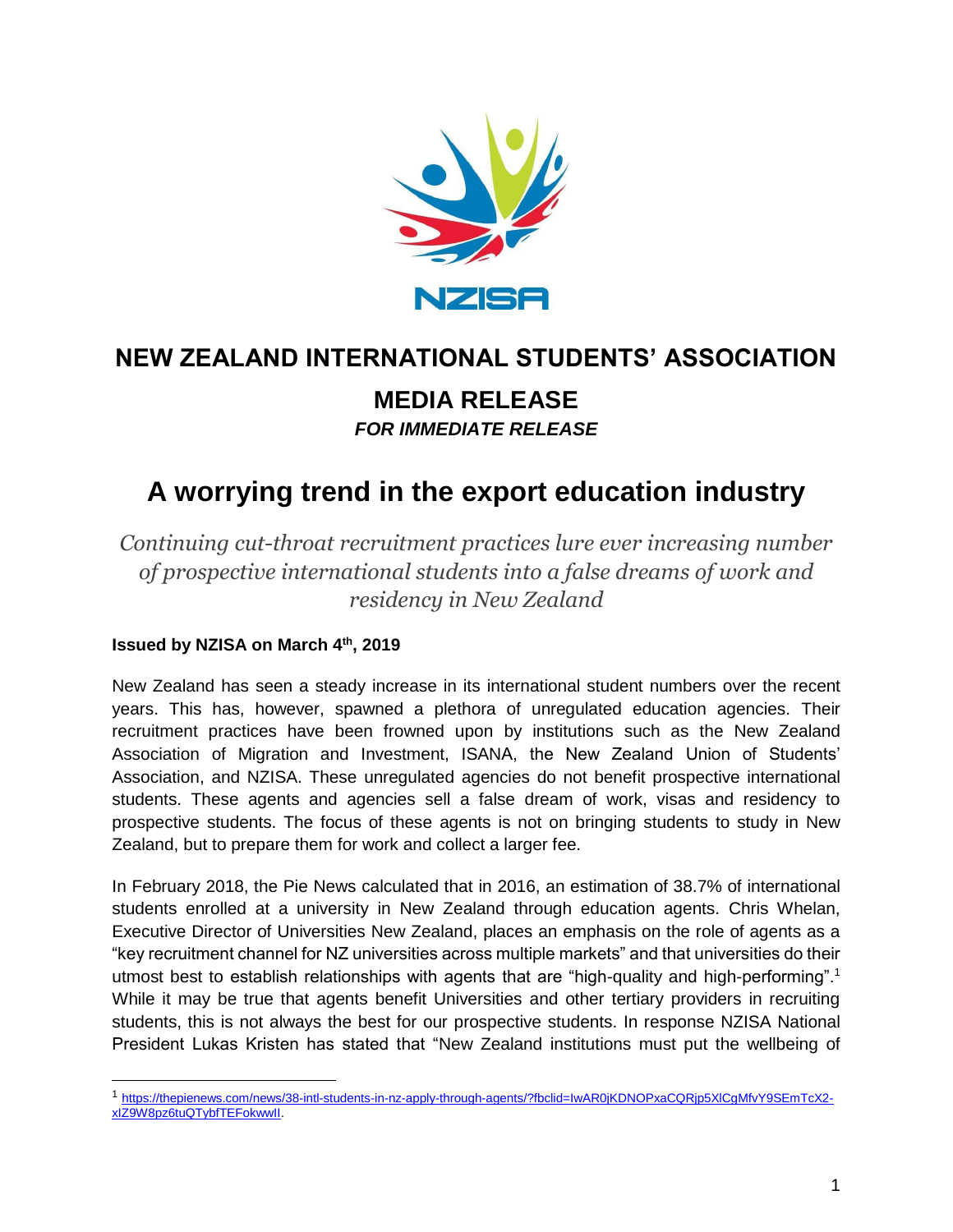international students above economic incentives, to ensure the growth of a sustainable export education sector."

The New Zealand Union of Students' Association (NZUSA) stands in solidarity with NZISA. NZUSA is deeply concerned for the welfare of international students. Not only are they purchasing false promises with a hefty price tag, they are also often exploited whilst employed in New Zealand, meanwhile having to adjust to a foreign culture. NZUSA President James Ranstead stated that NZUSA "is concerned that recent increases to the export education levy and a decrease in international student support funding drives a greater wedge between domestic and international students. Rhetoric around changing international students away from 'cash cows' should be backed up with evidence of positive change, including greater regulation to protect against rogue agents and employers."

Students who go through agencies when applying for their studies in New Zealand run the risk of being provided incorrect information. This is due to a clear lack of accountability for agents and the unregulated education agency industry. RNZ states that the most common issue is that prospective students are being recommended to do courses that are not suited to their skills and previous education.<sup>2</sup> Rather than attempting to provide a high-quality education, there are education firms that operate around the prospect of providing students with a pathway to residency in the long run which holds little realism and has proven to adversely affect students. On June  $3<sup>rd</sup>$  2018, Stuff published an article on how education firms were using the post-study visa changes to their advantage. According to Stuff, a number of Filipino students recruited by these agents have been reported to fall into depression and considered suicide as an escape after studying low-level courses that failed to help them get a job.<sup>3</sup>

Additionally, in September 2018, a proposed change to the Export Education Levy was made public. International students are subject to an increase of fees for the lack of discipline on NZQA's part in ensuring that Private Training Education Institution follow the NZQA qualification standards. Students recruited through agencies who received incorrect advice regarding their potential study pathways were failed by NZQA and had to transfer to other institutions to complete their education.<sup>4</sup> These students went through immense emotional trauma.

International students are being taking advantage of. Although, the recent post-study work visa changes should hinder unregulated private education agents from recruiting international students unethically, the Government has shown little action to stamp down on their malpractice. This has a negative impact on future international students and the future of the export education sector in New Zealand. It is a serious issue that will continue to affect a high number of international students. The Government must take action. It needs to show the world, through actions against these agents, that it cares for the wellbeing of New Zealand international students and not just about our money.

<sup>2</sup> [https://www.radionz.co.nz/news/national/383663/very-shocking-behaviour-of-nz-s-education-](https://www.radionz.co.nz/news/national/383663/very-shocking-behaviour-of-nz-s-education-recruiters?fbclid=IwAR34OITvY2VDnRYEvchfmOk9E1-7YyBiQ1g7gMQxnu_jbiv0SvjcnJJwfqs)

[recruiters?fbclid=IwAR34OITvY2VDnRYEvchfmOk9E1-7YyBiQ1g7gMQxnu\\_jbiv0SvjcnJJwfqs.](https://www.radionz.co.nz/news/national/383663/very-shocking-behaviour-of-nz-s-education-recruiters?fbclid=IwAR34OITvY2VDnRYEvchfmOk9E1-7YyBiQ1g7gMQxnu_jbiv0SvjcnJJwfqs) 

<sup>3</sup> [https://www.stuff.co.nz/business/104432849/poor-quality-education-firms-and-offshore-agencies-target-of-poststudy-visa-changes.](https://www.stuff.co.nz/business/104432849/poor-quality-education-firms-and-offshore-agencies-target-of-poststudy-visa-changes)  <sup>4</sup> [https://www.newsroom.co.nz/2018/02/22/91153/export-educators-face-chinese-revolt;](https://www.newsroom.co.nz/2018/02/22/91153/export-educators-face-chinese-revolt) 

[https://www.radionz.co.nz/news/national/330899/private-tertiary-institution-closed-after-widespread-plagiarism;](https://www.radionz.co.nz/news/national/330899/private-tertiary-institution-closed-after-widespread-plagiarism) [https://www.radionz.co.nz/news/national/323018/nzqa-shuts-down-auckland-tertiary-institution.](https://www.radionz.co.nz/news/national/323018/nzqa-shuts-down-auckland-tertiary-institution)